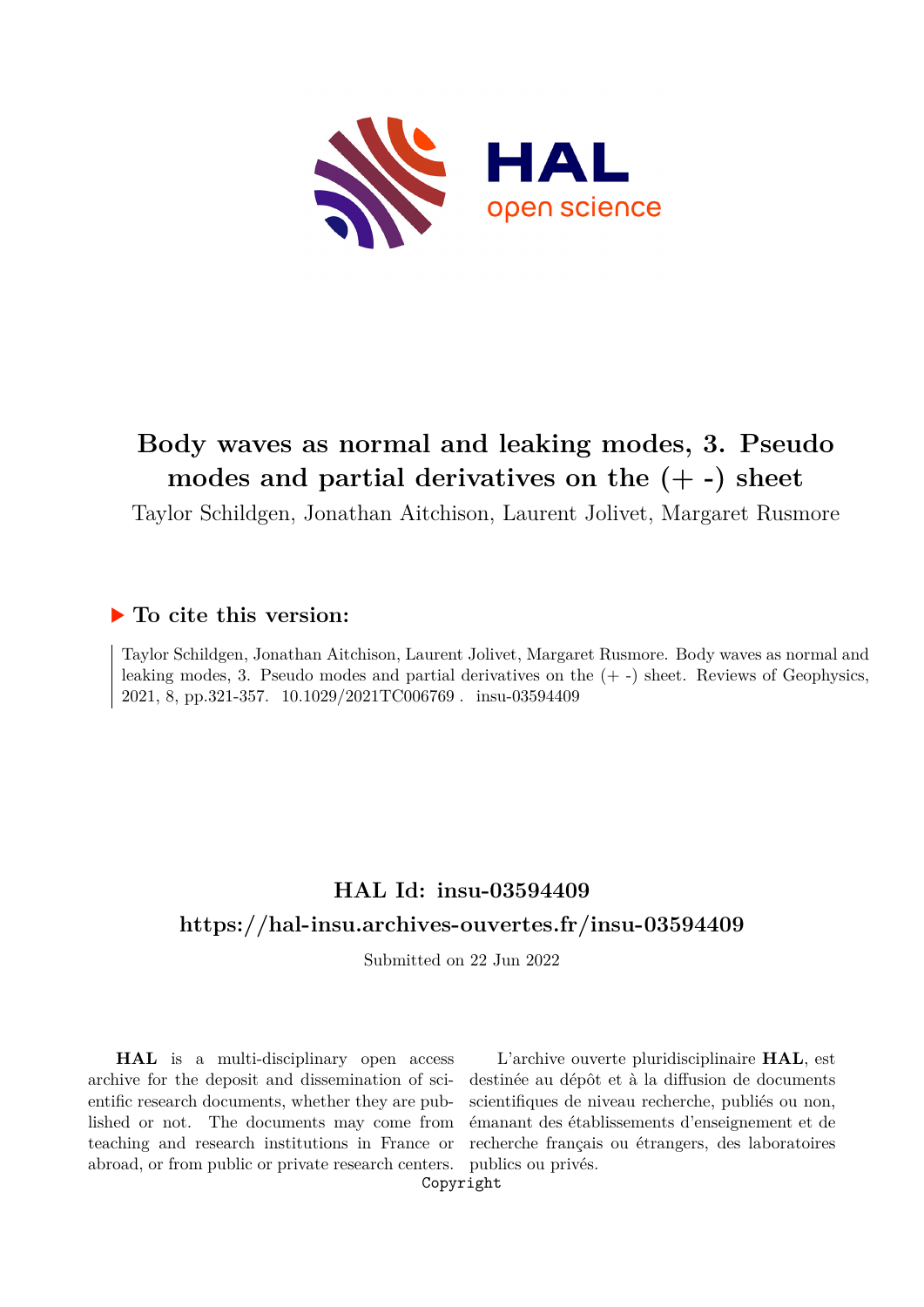

#### **EDITORIAL**

10.1029/2021TC006769

#### **Key Points:**

• The editors thank the 2020 peer reviewers

**Correspondence to:** T. Schildgen, tschild@gfz-potsdam.de

#### **Citation:**

Schildgen, T., Aitchison, J., Jolivet, L., & Rusmore, M. (2021). Thank you to our 2020 reviewers. *Tectonics*, *40*, e2021TC006769. [https://doi.](https://doi.org/10.1029/2021TC006769) [org/10.1029/2021TC006769](https://doi.org/10.1029/2021TC006769)

Received 9 FEB 2021 Accepted 9 FEB 2021

# **Thank You to Our 2020 Reviewers**

#### **Taylor Schildgen<sup>1</sup> [,](https://orcid.org/0000-0002-4236-4609) Jonathan Aitchison2 [,](https://orcid.org/0000-0002-3659-5849) Laurent Jolivet3 [,](https://orcid.org/0000-0002-2596-2017) and Margaret Rusmore4**

<sup>1</sup>Department of Geology, GFZ German Research Centre for Geosciences, Potsdam, Germany, <sup>2</sup>School of Earth and Environmental Sciences, University of Queensland, St. Lucia, Queensland, Australia, <sup>3</sup>Institut des Sciences de la Terre de Paris (ISTeP), Paris, France, <sup>4</sup>Department of Geology, Occidental College, Los Angeles, CA, USA

Peer review is an essential component of scientific publishing, ensuring that our science is well communicated, accurately documented, appropriately placed in the context of prior work, and effectively archived for future usage. The 217 papers published in *Tectonics* in 2020 benefited from the careful scrutiny and constructive criticism drawn from the expertise of 688 reviewers, who provided a total of 1,074 reviews. These papers have helped to elucidate the evolution, structure, and deformation of Earth's lithosphere across a range of geologic to recent timescales. To all of the members of our community who have volunteered their time and efforts toward this collective goal, we thank you for helping *Tectonics* produce the high quality output that has helped us maintain a prominent position in scientific publishing for decades, and for the spirit of teamwork that makes the peer review process an asset in our community.

Individuals in *italics* provided three or more reviews for *Tectonics* during the year.

| Advokaat, Eldert         | Arnould, Maelis                | Bastow, Ian        |
|--------------------------|--------------------------------|--------------------|
| Abdul Azeez, K.          | Arrowsmith, Ramon              | Bayrakci, Gaye     |
| Abolfathian, Niloufar    | Artoni, Andrea                 | Beard, Sue         |
| Adams, Byron             | Ashley, Kyle                   | Bécel, Anne        |
| Aerden, Domingo          | Astini, Ricardo                | Becken, Michael    |
| Agard, Philippe          | Aubourg, Charles               | Bedford, Jonathan  |
| Alexeiev, Dmitriy        | Augier, Romain                 | Bell, Rebecca      |
| Allen, Charlotte         | Ault, Alexis                   | Bellahsen, Nicolas |
| Allen, Mark              | Avigad, Dov                    | Bender, Adrian     |
| Almeida, Rafael          | Avouac, Jean-Philippe          | Beranek, Luke      |
| Alvarez-Marron, Joaquina | Babault, Julien                | Bershaw, John      |
| Alves, Tiago             | Baby, Patrice                  | Bertotti, Giovanni |
| Amos, Colin              | Baes, Marzieh                  | Betka, Paul        |
| Anczkiewicz, Robert      | Bahlburg, Heinrich             | Betts, Peter       |
| Andersen, Torgeir        | Bai, Ling                      | Bezerra, Francisco |
| Anderson, J. Lawford     | Balica, Constantin             | Bhowmik, Santanu   |
| Angiboust, Samuel        | Barchi, Massimiliano           | Bilham, Roger      |
| Angrand, Paul            | Barth, Andrew                  | Billi, Andrea      |
| Appel, Erwin             | Bartolomeu Raposo, Maria Irene | Blenkinsop, Thomas |
| Arkle, Jeanette          | Basile, Christophe             | Blisniuk, Kimberly |
|                          |                                |                    |

© 2021. American Geophysical Union. All Rights Reserved.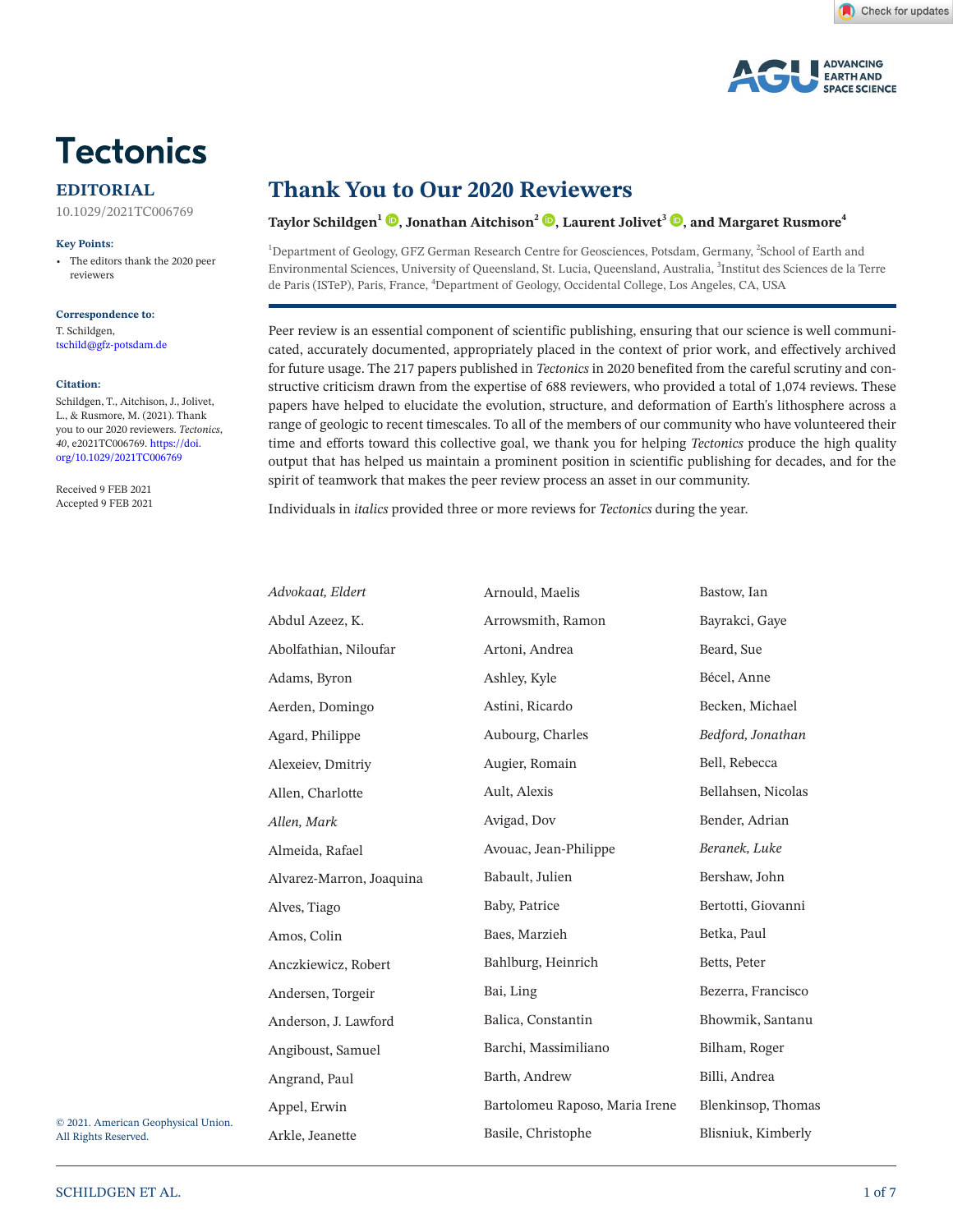

| Bogue, Scott            | C        |
|-------------------------|----------|
| Booth Rea, Guillermo    | C        |
| Bose, Sankar            | C        |
| Bouchez, Jean-Luc       | C        |
| Boulton, Sarah          | C        |
| Bozkurt, Erdin          | C        |
| Braden, Zoe             | C        |
| Bröcker, Michael        | C        |
| Brunet, Marie-Françoise | C        |
| Bufe, Aaron             | C        |
| Burberry, Caroline      | C        |
| Busby, Cathy            | C        |
| Butler, Jared           | C        |
| Butler, Robert          | C        |
| Cai, Fulong             | C        |
| Calvert, Andrew         | C        |
| Camacho, Alfredo        | C        |
| Campbell, Matthew       | C        |
| Cao, Kai                | C        |
| Carosi, Rodolfo         | Γ        |
| Carter, Andrew          | Γ        |
| Casey, John             | Γ        |
| Casquet, Cesar          | Ľ        |
| Catalano, Stefano       | Γ        |
| Catlos, Elizabeth       | $\Gamma$ |
| Cawood, Peter A.        | Г        |
| Célérier, Bernard       | L        |
| Cengiz, Mualla          | Г        |
| Chamot Rooke, Nicolas   | L        |
| Charreau, Julien        | Γ        |
| Chatterjee, Nilanjan    | Γ        |
| Chen, Bo                | Г        |
| Chen, Chia-Yu           | Г        |
| Cheng, Feng             | Г        |
| Cheng, Rihui            | L        |
| Chevalier, Marie-Luce   | Ľ        |

Choulet, Flavien Christenson, Bruce Chu, Yang Cifelli, Francesca Clinkscales, Christopher *Cogné, Nathan Colleps, Cody* Colletini, Cristiano Colpron, Maurice Corfu, Fernando Cortés-Aranda, Joaquín Corti, Giacomo Costa, Carlos H. Cowgill, Eric Crameri, Fabio Crespo-Blanc, Ana Critelli, Salvatore *Cruden, Alexander* Cullen, Andrew Dai, Jingen Danisik, Martin Darbyshire, Fiona Das, Shamita M. Dawers, Nancye De Felipe, Irene De Grave, Johan *Delescluse, Matthias* Delph, Jonathan *Delvaux, Damien* Denèle, Yoann Deng, Hao Déverchère, Jacques DiCaprio, Lydia Dolati, Asghar *Domeier, Mathew* Dominguez, Stephane

Dong, Yunpeng Dooley, Tim Druguet, Elena *Drymoni, Kyriaki* Dubey, Rajendra Duclaux, Guillaume Dumitru, Trevor A. Durand, Stephanie Duvall, Alison Ebinger, Cynthia Edel, Jean Bernard Einarsson, Pall Eken, Tuna Elliott, Austin Elliott, W. Crawford Ellis, Susan Epard, Jean-Luc Erdos, Zoltan Etchebes, Marie Evans, Sian Evenstar, Laura Fagereng, Ake Fan, Majie *Faure, Michel* Fellin, Maria Giuditta Fennell, Lucas Ferguson, Ian Fernández-Blanco, David Fernández-Viejo, Gabriela Ferraccioli, Fausto *Ferranti, Luigi* Ferry, Matthieu Field, Edward Fischer, Karen Floyd, Michael Folguera, Andres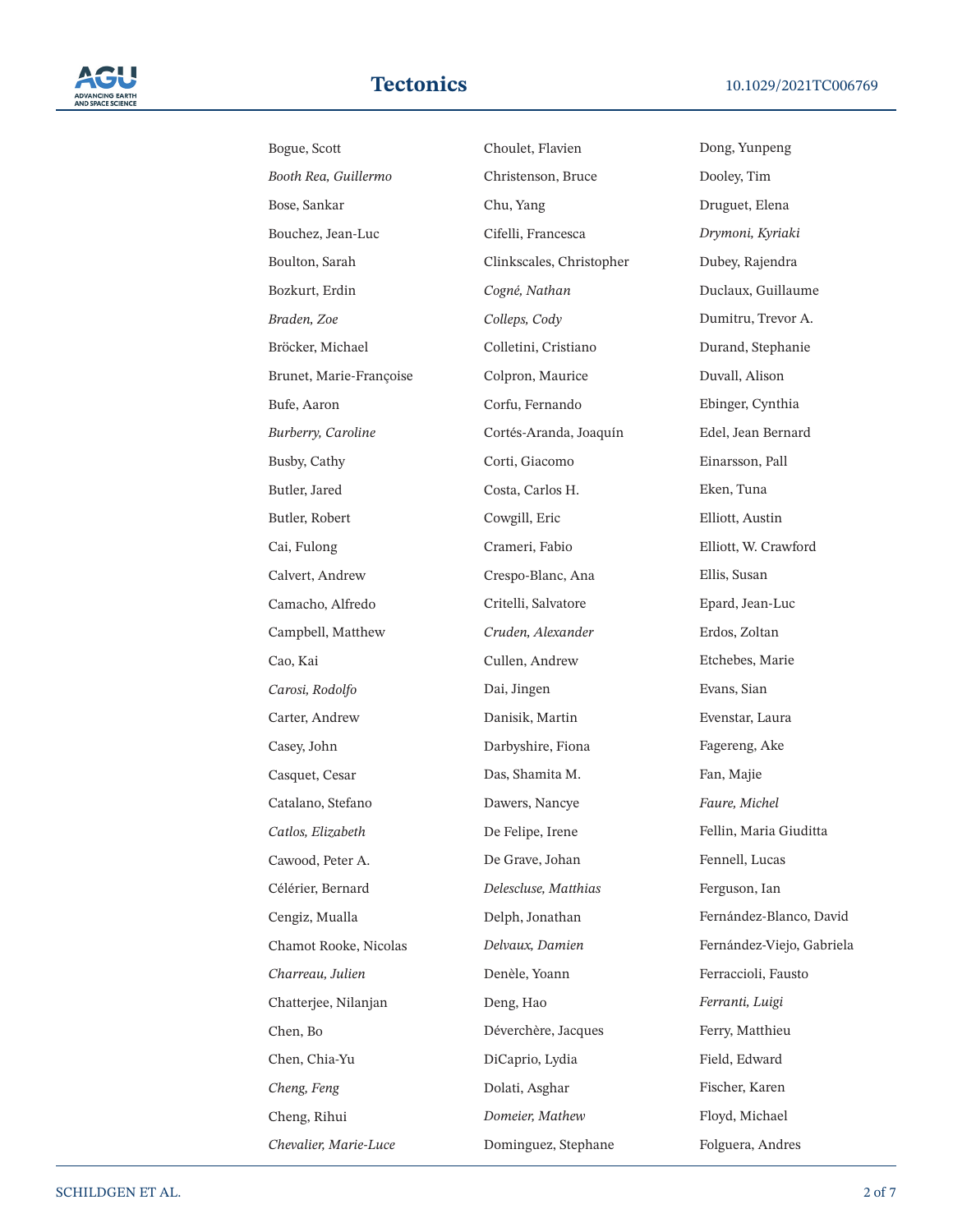

| Font, Eric                      | Gold, Ryan                | Hoffmann, Elis         |
|---------------------------------|---------------------------|------------------------|
| Ford, Mary                      | Gómez-Romeu, Julia        | Hoisch, Thomas         |
| Forte, Adam                     | Goren, Liran              | Hoke, Gregory          |
| Fosdick, Julie                  | Gottardi, Raphaël         | Hollingsworth, James   |
| Franke, Dieter                  | Gouiza, Mohamed           | Holt, William          |
| Frassi, Chiara                  | Granado, Pablo            | Horton, Brian          |
| Fraters, Menno                  | Grasemann, Bernhard       | Housen, Bernie         |
| Frederiksen, Andrew             | Gratier, Jean-Pierre      | Hu, Fangyang           |
| Friedrich, Anke                 | Gregory, Laura            | Hu, Huang              |
| Frizon de la Motte, Dominique   | Groppo, Chiara            | Hu, Pei-yuan           |
| Froitzheim, Nikolaus            | Grützner, Christoph       | Hu, Xiumian            |
| Fu, Bihong                      | Gu, Yu                    | Huang, Wentao          |
| Fu, Dong                        | Guerit, Laure             | Huang, Zhouchuan       |
| Fu, Yuning                      | Gueydan, Frédéric         | Hubbard, Judith        |
| Gahalaut, Vineet                | Guillaume, Benjamin       | Hughes, Amanda         |
| Gaina, Carmen                   | Guillot, Stéphane         | Huntington, Katharine  |
| Galli, Paolo                    | Guo, Xiaoyu               | Hyndman, Roy           |
| Gao, Mingxing                   | Guo, Zhaojie              | Iaccarino, Salvatore   |
| Gao, Stephen                    | Guo, Zhen                 | Iacopini, David        |
| Gao, Yifan                      | Guo, Zhi                  | Illsley-Kemp, Finnigan |
| Gapais, Denis                   | Gurnis, Michael           | Isozaki, Yukio         |
| Garcia, Victor Hugo             | Gurrola, Harold           | Issler, Dale           |
| García-Lasanta, Cristina        | Gutierrez-Alonso, Gabriel | Jammes, Suzon          |
| Ge, Jiawang                     | Haines, Samuel            | Jara, Jorge            |
| Geersen, Jacob                  | Han, Yigui                | Jepson, Gilby          |
| Geirsson, Halldor               | Hansen, Lars              | Jeřábek, Petr          |
| Georgieva, Viktoria             | Hansteen, Thor H.         | Jess, Scott            |
| Gerbi, Christopher              | Harangi, Szabolcs         | Ji, Wei-Qiang          |
| Gernigon, L.                    | Hassanzadeh, Jamshid      | Jia, Yingying          |
| Ghosh, Attreyee                 | Hatcher, Jr., Robert D.   | Johnson, Cari          |
| Giambiagi, Laura                | Hatem, Alexandra          | Johnston, Scott        |
| Giménez, Mario                  | Herwegh, Marco            | Johnston, Stephen      |
| Gimeno-Vives, Oriol             | Hetényi, György           | Jolivet, Laurent       |
| Glodny, Johannes                | Hetzel, Ralf              | Jolivet, Marc          |
| Göçmengil, Gönenç               | Hindle, David             | Kapp, Paul             |
| Godoy Pirzio-Biroli, Estanislao | Hobbs, Richard            | Karlstrom, Karl        |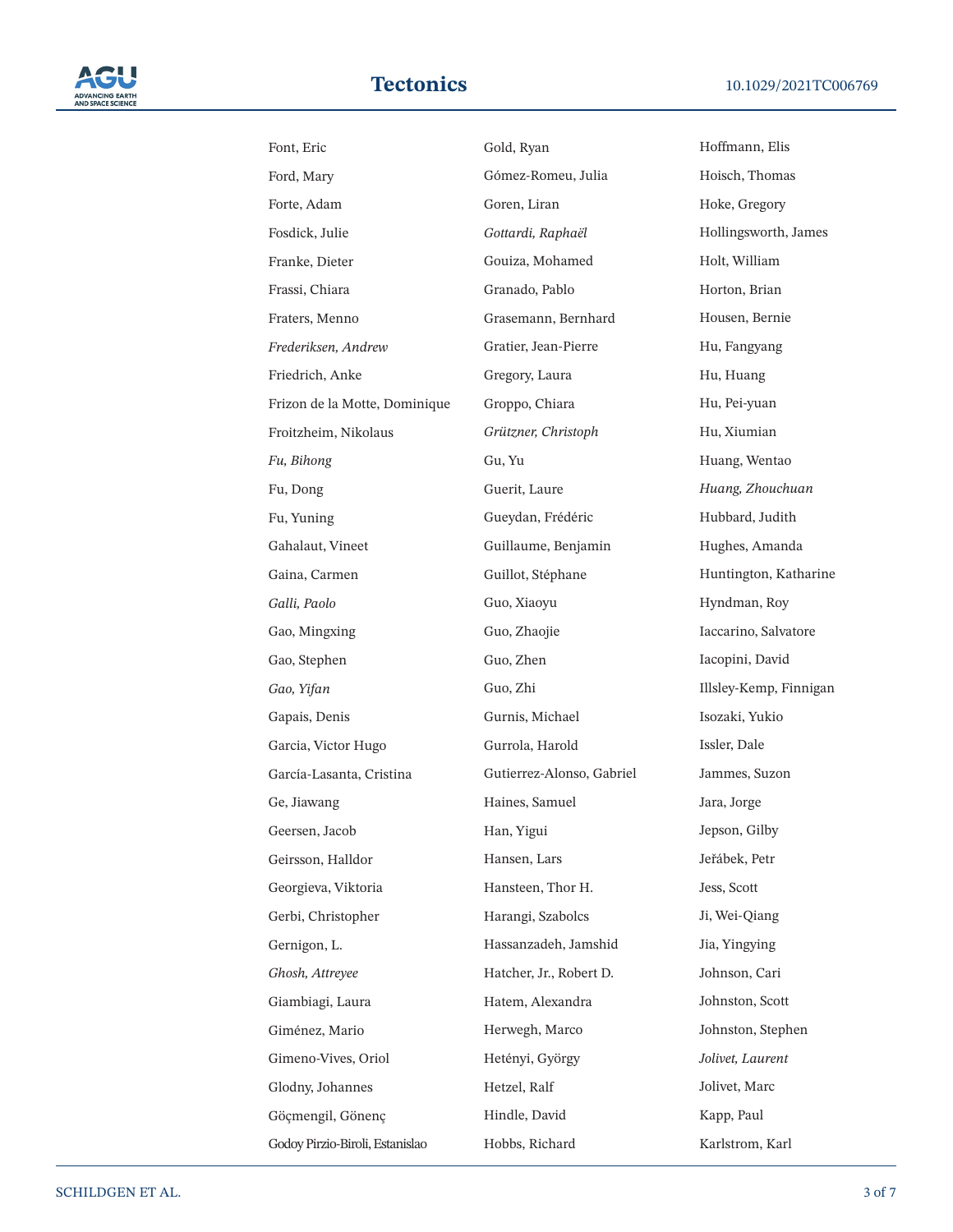

| Kaviani, Ayoub      | Lei, Chao           | Ma, Lin                   |
|---------------------|---------------------|---------------------------|
| Kemp, Tony          | Lei, Jianshe        | Ma, Qiang                 |
| Keskin, Mehmet      | Leier, Andrew       | Mac Niocaill, Conall      |
| Kim, Seongryong     | Leloup, Philippe    | Mackaman-Lofland, Chelsea |
| Kirby, Eric         | León, Santiago      | Madanipour, Saeed         |
| Klemd, Reiner       | Li, Haibing         | Madritsch, Herfried       |
| Kley, Jonas         | Li, Jianhua         | Maesano, Francesco        |
| Klinger, Yann       | Li, Lin             | Maffione, Marco           |
| Kohn, Barry         | Li, Sanzhong        | Mahéo, Gweltaz            |
| Kokkalas, Sotirios  | Li, Shihu           | Makovsky, Yizhaq          |
| Konopelko, Dmitry   | Li, Tao             | Malatesta, Luca           |
| Koshnaw, Renas      | Li, Yilong          | Malavieille, Jacques      |
| Kounov, Alexandre   | Li, Zhenyu          | Mallick, Rishav           |
| Koyi, Hemin A.      | Li, Zhong-Hai       | Malusà, Marco Giovanni    |
| Kroner, Uwe         | Liang, Xiaofeng     | Manatschal, Gianreto      |
| Krzywiec, Piotr     | Licht, Alexis       | Marangoni, Yara           |
| Kuebler, Simon      | Lin, Aiming         | Marcaillou, Boris         |
| Kusky, Tim          | Lin, Shoufa         | Marchandon, Mathilde      |
| Lacassin, Robin     | Lindsey, Eric       | Marco, Shmulik            |
| Lacave, Corinne     | Lippert, Peter      | Mariani, Elisabetta       |
| Lacombe, Olivier    | Lisker, Frank       | Marrero, Shasta           |
| Lallemand, Serge    | Litchfield, Nicola  | Martín-Algarra, Agustín   |
| Lamb, Simon         | Liu, Chaohui        | Martínez Catalán, José    |
| Lang, Karl          | Liu, Penglei        | Martínez-Díaz, José       |
| Langille, Jackie    | Liu, Shaofeng       | Masini, Emmanuel          |
| Lara, Luis          | Liu, Xin            | Mason, Paul               |
| Larochelle, Stacy   | Liu, Yiduo          | Mattei, Massimo           |
| Larrasoaña, Juan    | Liu, Zhonglan       | Matthews, William         |
| Larson, Kyle        | Loget, Nicolas      | Maupin, Valerie           |
| Law, Richard        | Lom, Nalan          | Mazzarini, Francesco      |
| Lawton, Timothy     | Lonergan, Lidia     | Mazzoli, Stefano          |
| Leary, Ryan         | Long, Sean          | McDermott, Robert         |
| Leclerc, Frédérique | Louterbach, Melanie | McGuire, Jeff             |
| Lee, Jeff           | Lu, Honghua         | McHugh, Cecilia M. G.     |
| Legrand, Denis      | Lu, Yongjun         | McLaren, Sandra           |
| Lehmann, Jérémie    | Lymer, Gael         | McNeill, Lisa             |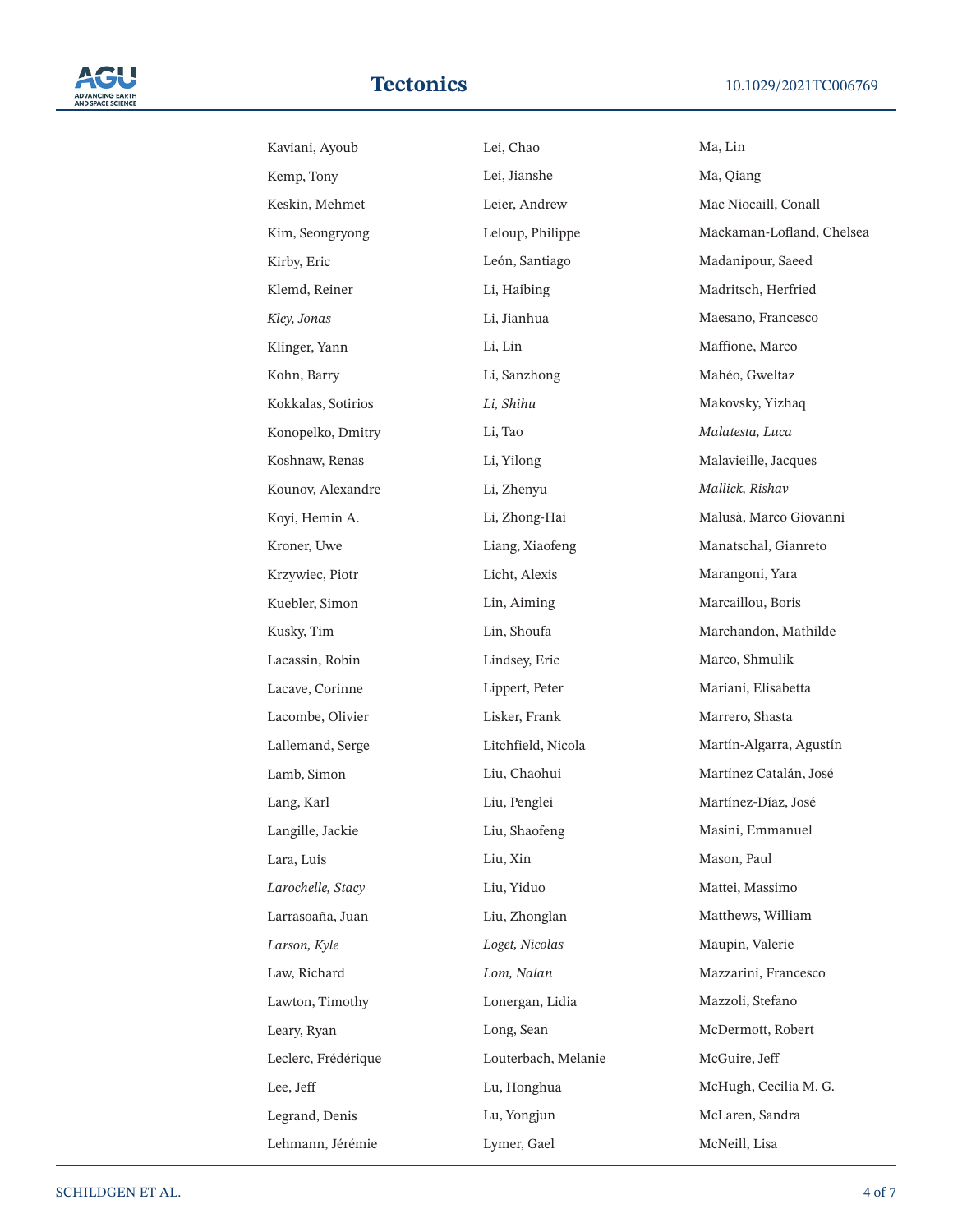

*McQuarrie, Nadine* Meigs, Andrew Meijers, Maud J.M. Meltzer, Anne S. Meng, Qing-Ren *Meschis, Marco* Metcalf, Kathryn Metcalfe, Ian *Michard, André* Milan, Luke Mildon, Zoe *Minakov, Alexander Minshull, Timothy* Mohn, Geoffroy Mohriak, Webster Molin, Paola Molli, Giancarlo Molnar, Peter *Monié, Patrick* Montanari, Domenico Montési, Laurent Montomoli, Chiara Moreau, Frederique Morgan, Jason Morley, Christopher Morris, Antony Mosar, Jon Mouslopoulou, Vasiliki *Mouthereau, Frédéric* Mueller, Megan Mueller, Paul A. *Muirhead, James* Mulcahy, Sean Muller, R. Dietmar Muluneh, Ameha Murphy, J. Brendan

Nacif, Silvina Nakajima, Junichi Naliboff, John Neill, Iain Niemeijer, André Niemi, Nathan Nilius, Nils-Peter Nuriel, Perach Okay, Aral Oriolo, Sebastián Orme, Devon Orr, Elizabeth Otofuji, Yo-Ichiro Ottemoller, Lars Owen, Lewis Palin, Richard Papanikolaou, Dimitrios Papanikolaou, Ioannis Parlak, Osman Parra, Mauricio *Parsons, Andrew* Pastor-Galán, Daniel Patriat, Martin Paul, Anne Pavlis, Terry Pazzaglia, Frank Peace, Alexander Peacock, David Pei, Shunping Pei, Yangwen Peltzer, Gilles Pennacchioni, Giorgio Pereira, Francisco M. Perez, Americus Perez, Nicholas Pérez-Gussinyé, Marta

Perfettini, Hugo Peterson, Dana Petit, Carole *Pfiffner, O. Adrian Philippon, Mélody Phillips, Thomas* Piana Agostinetti, Nicola *Picotti, Vincenzo* Pilia, Simone Pindell, James Pla, Oriol Planke, Sverre Platt, John Plunder, Alexis Pondrelli, Silvia Pousse Beltran, Léa Pownall, Jonathan Priestley, Keith Pubellier, Manuel Pusok, Adina Qiu, Nansheng Quigley, Mark Rabaute, Alain Radic, Juan Pablo Raimbourg, Hugues Rajabi, Mojtaba *Rajendran, CP* Rajendran, Kusala *Rao, Gang* Rasbury, E Troy *Reber, Jacqueline* Regalla, Christine Regard, Vincent Reimink, Jesse *Replumaz, Anne* Reston, Timothy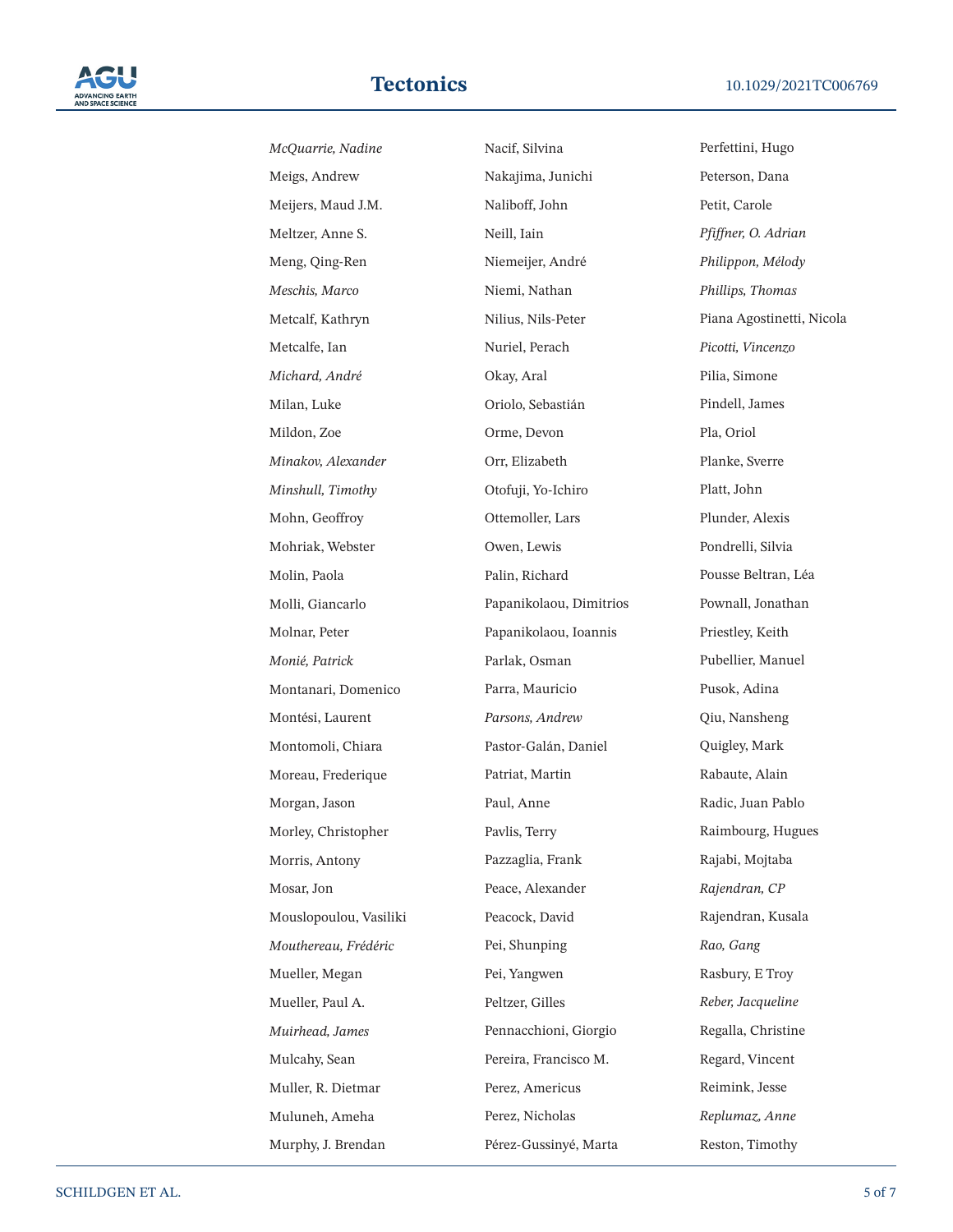

*Rey, Patrice* Ribeiro, Julia Ring, Uwe Ringenbach, Jean-Claude Rizza, Magali Robert, Alexandra Robert, Xavier Roberts, Nicolas *Robinson, Alexander* Robinson, Delores M. *Roche, Vincent* Rockwell, Thomas Roecker, Steven Roeske, Sarah Rolland, Yann Rollinson, Hugh *Rosenau, Matthias* Rossi, Matthew Rowland, Julie Ruh, Jonas Rutte, Daniel Safonova, Inna Sagripanti, Lucía Saikia, Sowrav Sana, Hamid Sato, Katsushi Savov, Ivan Saylor, Joel Scharf, Andreas Schiffer, Christian Schmandt, Brandon Schmid, Stefan Schmidt, Amanda Schmitt, Renata Schneider, Susanne Scholz, Christopher

Schurr, Bernd Schwartz, Theresa Schweitzer, Johannes Sébrier, Michel Shabanian, Esmaeil Shi, Xuhua *Shillington, Donna* Shirahama, Yoshiki Shmuel, Marco Sibson, Richard H. *Simón, José* Singleton, John Sintubin, Manuel Sleep, Norman Smit, Matthijs Smith, Michael Snell, Kathryn Song, Dongfang Song, Peiping Song, Shuguang Sorlien, Christopher Sottili, Gianluca Soucy La Roche, Renaud Stawikowski, Wojciech Steinberger, Bernhard *Stephenson, Randell* Stevens Goddard, Andrea Stevens, Victoria Stewart, Simon Stirling, Mark Strak, Vincent Strecker, Manfred Stuart, Graham Stübner, Konstanze Stunitz, Holger Sturmer, Daniel

Suetsugu, Daisuke Surpless, Benjamin Szczygieł, Jacek Tavani, Stefano Taylor, George Taylor, Michael Tesei, Telemaco Thiede, Rasmus Thielmann, Marcel *Thompson Jobe, Jessica* Thomson, Stuart Tian, Yuntao Timar, Alida Tondi, Emanuele Torcal, Federico Torres Carbonell, Pablo Toscani, Giovanni Tranos, Markos Trap, Pierre Trippanera, Daniele Tunini, Lavinia Upton, Phaedra Van Avendonk, Harm Van Daele, Maarten Van der Meer, Douwe Van der Meijde, Mark Van der Woerd, Jerome Van Gent, Heijn Van Hinsbergen, Douwe *Van Wijk, Jolante Vanderhaeghe, Olivier* Vergés, Jaume Vernant, Philippe Vignaroli, Gianluca Villeneuve, Michel Viola, Giulio